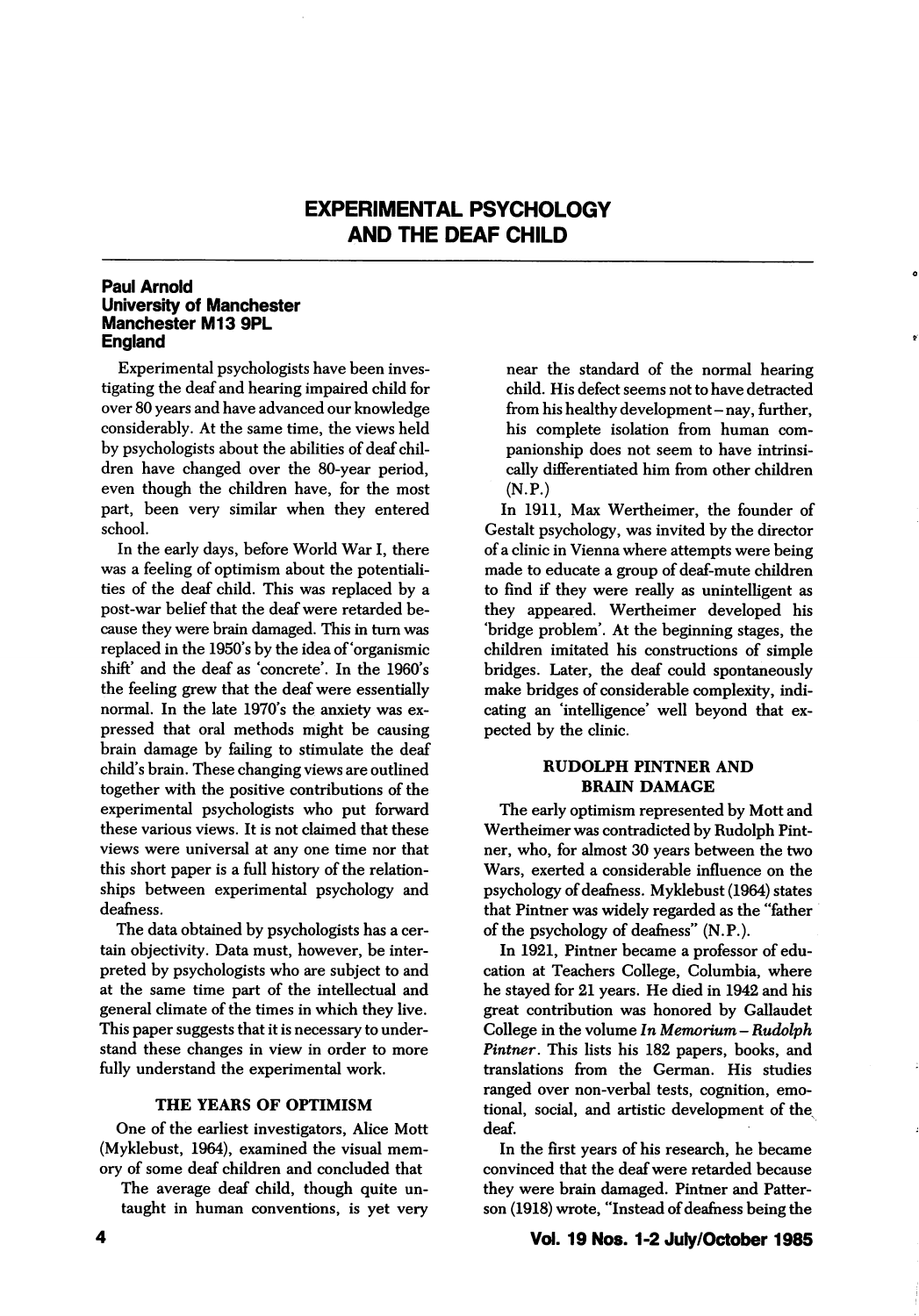cause of the mental inferiority we find that the disease which produced deafness caused at the same time the mental backwardness" (N.P.). Again, for the congenitally deaf they argued that "the congenital deafness may be due in some cases to pathological (non-hereditary causes, which may at the same time affect the capacity for mental development" (N.P.).

For Pintner and Patterson, then, "it does not seem that the mere absence of hearing itself is sufficient to explain deficiencies in activities which develop for the most part independently of the auditory process" (N.P.).

Pintner's views led him to practical conclu sions. He emphasized industrial training and a restricted school curriculum. Even language training should equip the child for "simple social and business intercourse" (N.P.).

I do not wish to suggest that every psycholo gist concerned with deafness agreed with Pint ner's pessimistic viewpoint, but I can find no published contemporary criticism of his views.

The positive contribution of Pintner was that he laid the basis for a scientific study of the deaf child. His work is still quoted and consulted today. Also, his emphasis on industrial and prac tical training may still be worth considering as an antidote to the almost exclusively languagebased education of many deaf children. Few would agree with his restriction of the curri culum.

Pintner's legacy is an ambiguous one.

### HELMER MYKLEBUST'S WHOLE ORGANISM' APPROACH

Myklebust never directly refuted Pintner's views. Instead, he advocated a 'whole organism' approach and extended the views of the neurologist Kurt Goldstein into the psychology of deafness. Myklebust's most positive con tributions were his stress on the whole child, rather than seeing the child as simply a collec tion of experimental results. Also, he saw deaf ness itself as a profound and many-sided prob lem. For Myklebust, the deaf child's difficulties were due to deafness and not brain damage. His book The Psychology of Deafness (1964) is still a useful contribution to the literature. Also, whilst he suspected that the deaf were more 'concrete' in their behavior and language, this paradoxically led him to emphasize the role of imagination in language. Myklebust's (1964, 1965) stress on the abstract and imagination in writing is a useful corrective to an over emphasis on syntax in teaching.

Myklebust's view of 'organismic shift' caused by deafness was based on his work on visual perception with Brutten (1953). Myklebust in terpreted the results to show that the deaf were qualitatively different in visual perception. Myklebust's most general statement of his view (Myklebust, 1953) was that

The entire organism functions in a qualita tively different manner. This shift in be havior and adjustment is compensatory in nature. When...deafness, occurs, the or ganism must make changes in its functioning in order to meet the environmental demands and survive. Deafness... causes the indi vidual to see differently, to smell differently, to use tactual and kinaesthetic sensation dif ferently" (N.P.)

He also believed that perception, personality, and behavior were different in the deaf.

It may be that the future will reveal the kinds of qualitative differences between the deaf and hearing which Myklebust thought existed, but our present knowledge does not with certainty go beyond differences of a quantitive sort.

# THE CONTRIBUTION OF ROSENSTEIN AND McCAY VERNON

Rosenstein (1961) analyzed the way in which terms such as perception, cognition and abstract had been used in earlier work. He concluded that "no clear picture emerges from the perfor mance of deaf children in the perceptual and cognitive domain" (N.P.). He argued that Myklebust's findings may have been due to the children's lack of experience, rather than deaf ness as such. Rosenstein rejected the idea of organismic shift because the "empirical data suggests that the deaf are capable of performing in the cognitive domain, at least with respect of certain non-verbal tasks" (N.P.).

McCay Vemon and Makowsky (1969) ana lyzed the sociological position of deaf people in America and its psychological results. They showed that the deaf were members of a minor ity and that the negative attitudes amongst the hearing majority affected a deaf person's confi dence and self image.

# HANS FURTH AND PIAGETIAN THEORY

Furth's (1966) work was both an expression of a new attitude towards the deaf minority and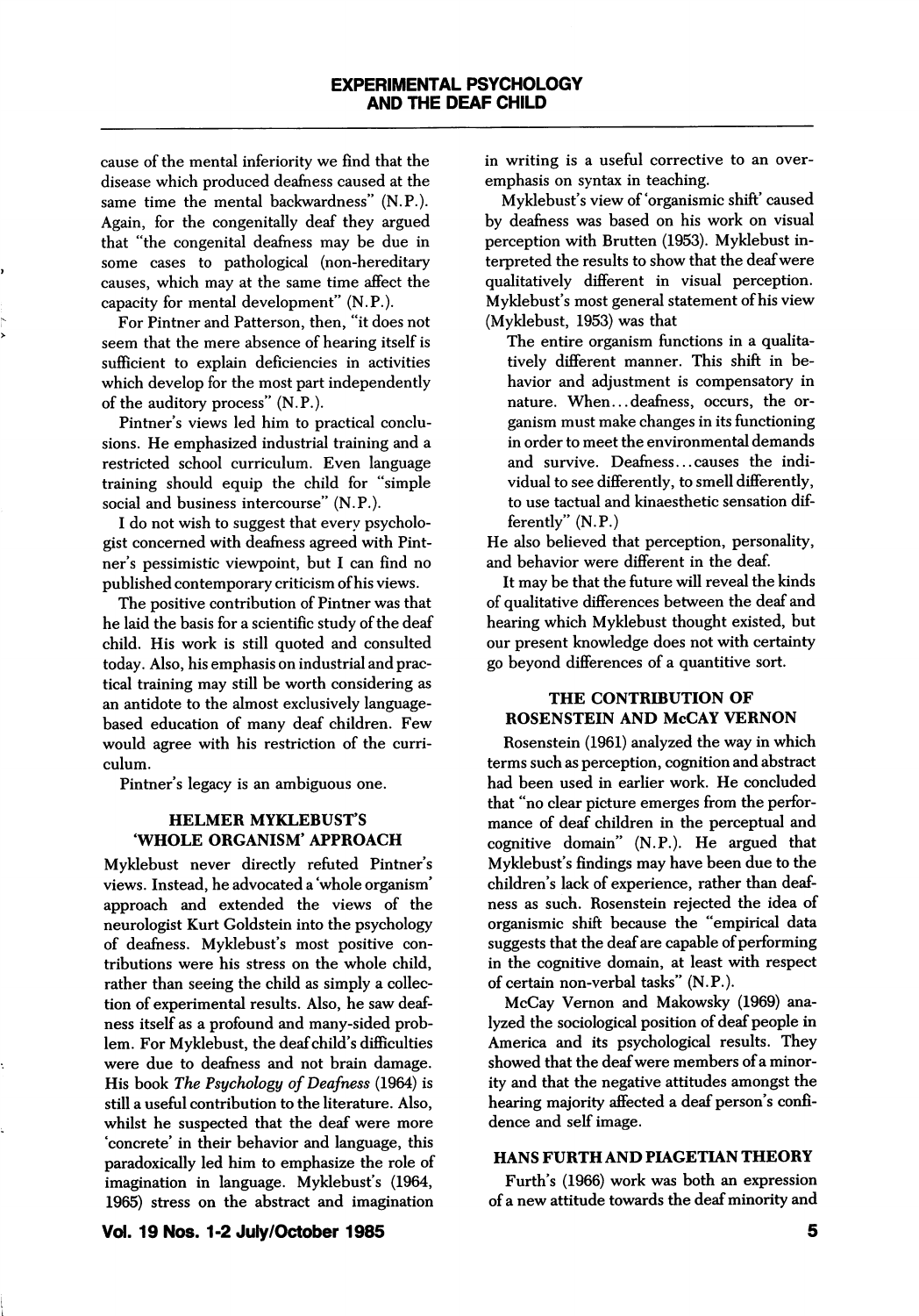a significant influence on that attitude. It is pos sible that Furth's book Thinking Without Lan guage is the best known work on the psychology of the deaf child. Furth's viewpoint stands in sharp contrast to that of Pintner and Myklebust. Moores (1978) writes that

Furth, among others has contributed to a move away from the tendency to view deaf ness and deaf individuals on the basis of deviancy, deficiency, or pathology, sub stituting for these the much healthier and more positive approach of searching for strengths and fostering optimal develop ment"  $(N.P.)$ 

Furth's great strength is his grasp of Piagetian theory. To criticize Furth is, to some extent, to criticize Jean Piaget.

Early in Furth's career he was impressed by how similar deaf people's everyday lives were to those of hearing people. Later his experimen tal work led him to the view that "the major significance for the ... findings for theories of thinking is the demonstration that logical, in telligent thinking does not need the support of a symbolic system, as it exists in the living language of society" (N.P.). The clear implication is that deaf children do not need to leam English in order to develop intellectually. This is a most radical position and one which has immediate practical consequences.

Furth holds the Piagetian view that "Action is the source and medium of intelligence and the reality of concepts must be sought in the action of thinking which can become embodied in a symbolic medium" (N.P.). In this view, language follows and does not lead the growth of intelligence.

It is useful to contrast his title "Thinking Without Language" with his experimental sub jects. In his first experiment, they were "pupils aged 7 to 12, from public and private schools for the deaf' (N.P.). In the fifth they were aged from 12 to 16 years. Of course, Furth does not say that they have no language and indeed there is no information about their speech, reading and writing, nor for that matter, their signing skills. He does claim that they had no functional language competence and that "A minimum criterion of linguistic competence is an implicit comprehension of linguistic structure" (N.P.)

Now, it is the case that many deaf children do not fully master the syntax of English, but most of them do grasp some of the structures of

English and have quite large vocabularies. It is improbable that this competence played no part in their performance in any of Furth's twelve experiments. Full mastery of syntax may elude the deaf, but a relative command is within the reach of many. Again, for Furth, "The true lan guage' of the deaf is the sign language, as one can readily observe" (N.P.). Yet there is no infor mation about the signing skills of any subject.

The lack of information on language skills, motivation, and, by the standards of today, the lack of sophistication of the experiments suggest that we cannot rule out the role of English. As Furth himself writes, "Perhaps some better ex perimental methods and more powerful statisti cal techniques could show differences and sup port the general theory that linguistic deficiency is associated with inferior performance on intel lectual tasks" (N.P.).

The positive side of Furth's work is, of course, that the deaf are valuable citizens in their own right. One problem is that this work is some times overinterpreted to argue that any state ment or research project which suggests that the deaf may use different *psychological* processes is an attack on their social position.

Furth has not proven conclusively that En glish plays no part in thinking, nor has he inves tigated the role of sign language in, say, formal operations.

### MOORES AND VYGOTSKY

Vygotsky saw speech, reading, and writing as leading psychological development in the child. He also stressed the central role of the teacher in changing the child through language and scien tific concepts. It is, then, not surprising that those concerned with teaching communication skills to deaf children should examine the work of Vyg otsky. Moores (1978) provides an excellent intro duction to Vygotsky and the more recent Soviet work on the deaf child.

There are many valuable ideas for a teacher in Vygotsky's writings (1962, 1978). Only two can be mentioned here, the role of the teacher and the development of scientific concepts in the child.

All good teachers know that teaching material should match the child's ability. Vygotsky suggests we go beyond this and realize that there are in fact two developmental levels. The first is what the child can do now as the result of completed development. But children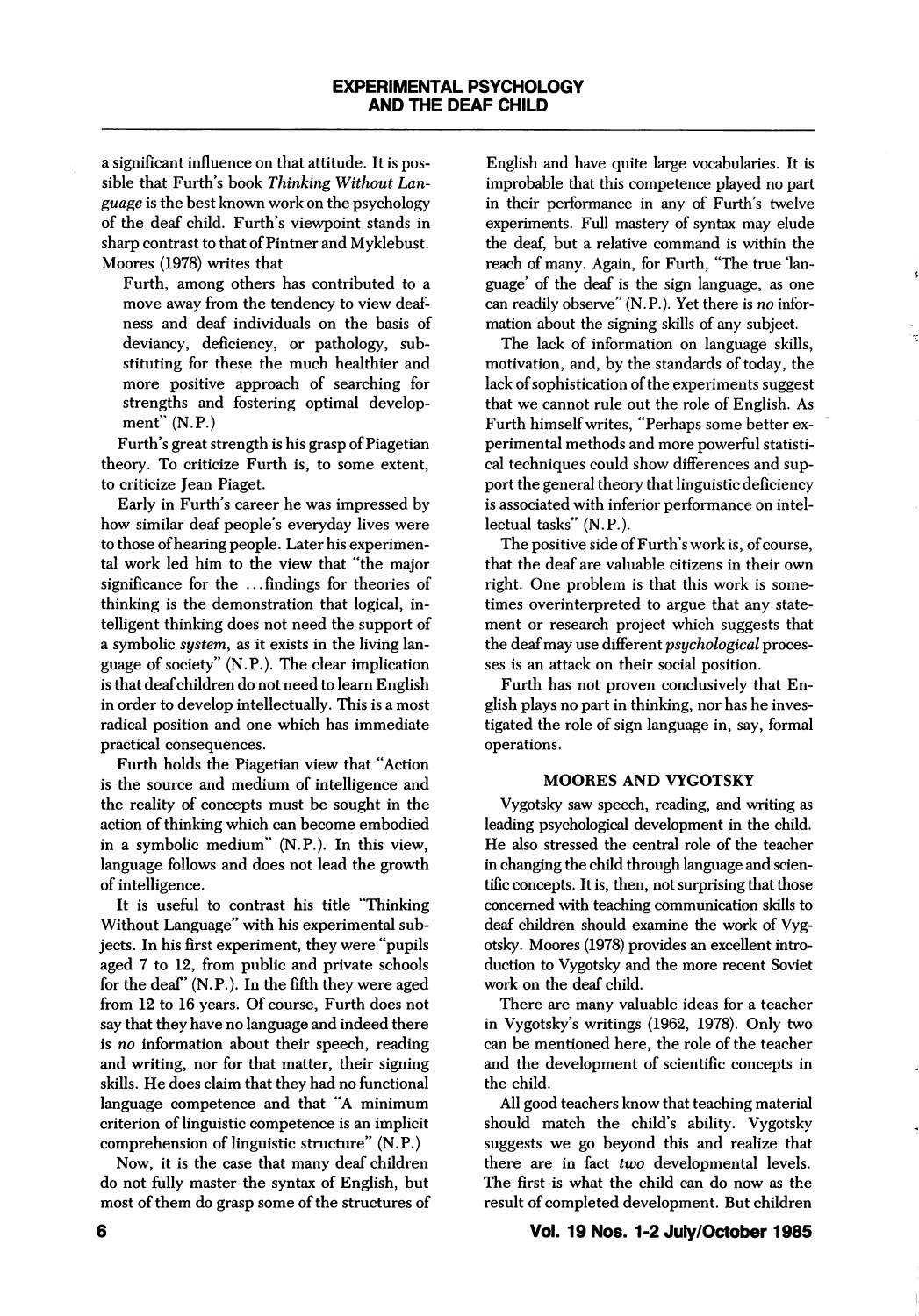can do other things if they have some help from an adult or schoolfriend. So there are things they can do by themselves and things they can do with a bit of help. The gap between the two Vygotsky calls the 'zone of potential develop ment'. Within this zone are functions which are not fully developed, but that will mature tomor row. It is teaching which creates these zones and the teacher who helps the child across thes zones. Vygotsky gives the teacher a central place in his developmental theory. Now a child who never attends school does acquire knowledge of a spontaneous kind. However, school learn ing and the teaching of say, mathematics, bio logy, and history induces in the child a generalized kind of perception which makes the child conscious of his or her own mental proces ses. This scientific knowledge, in time, changes even the child's everyday ideas and concepts.

The perspective of Moores and Vygotsky pro vides an alternative to Piaget and stresses the role of symbolic systrems and the importance of teaching.

# CHARROW - THE DEAF AS A LINGUISTIC MINORITY

Charrow and Fletcher (1974) argued that En glish, or any other spoken langauge, may be a second language for deaf children. They ad ministered the Test of English as a Foreign Language (TOEFL) to two groups of deaf ado lescents, one with deaf parents and one with hearing parents, they found that the perfor mance of the students with deaf parents was more highly correlated with that of foreign hear ing students than was that of the deaf with hear ing parents. This lead Charrow and Wilbur (1975) to argue that the deaf child is best viewed as a member of a linguistic minority. They write "they are a linguistic minority; their second lan guage is that of the oral majority and their pri mary language is their sign language" (N.P.). The problem is that only some 5 to 10% of deaf children have deaf parents.

The views of Furth that English is not impor tant and that of Charrow and Wilbur that Amer ican Sign Language is the first language of the deaf are sometimes combined into a deeply held viewpoint.

## CONRAD AND THE DEAF SCHOOLCHILD (1979)

In 1979, an important and excellent book

appeared. The Deaf Schoolchild by R. Conrad. Conrad's work was carried out between the years 1974 and 1976 in England and Wales into the reading, speech reading, speech quality, and inner speech of deaf and partially hearing  $15$  to  $16\frac{1}{2}$  year olds. His findings were consistent with the previous research in each area he investigated.

Conrad found that half of the deafer pupils had no reading comprehension on the Brimer test, as did a quarter of those with moderate losses. Only 5 children out of 205 with losses greater than 85 dB had a normal reading age. Their speech was of poor quality and they could speech read no better than a hearing control group.

No one has seriously contested Conrad's find ings. He has described the obstacles to be over come. Few would disagree that reading and speech quality are vital skills and central to deaf education. And yet, in my view, this book has not had the impact it should have had on the teaching profession.

Conrad puts forward a viewpoint to explain his experimental findings. Conrad (1979, 1980) argues that the exclusive use of speech in the Pure Oral approach results in a lack of linguistic stimulation to those parts of the brain concerned with language. This lack of linguistic stimulation may then result in atrophy of those parts of the brain.

Arnold (1982) has provided an alternative view to Conrad's atrophy view and this has in turn been answered by Conrad (1982).

### **CONCLUSIONS**

Psychologists from Pintner to Conrad have striven to describe the abilities of the deaf child and to overcome the social and educational con ditions imposed by the biological fact of dam aged audition. Pintner, Myklebust, Furth, Charrow and Wilbur, Conrad, and, indeed, all psychologists concerned with the deaf child are influenced by the ideas of the times. To relate the ideas of experimental psychologists to the prevailing intellectual and social climate is com plex and beyond the scope of a short paper. A little thought will provide suggestions, at least in the early years. Pintner, for example, was involved with the development of psychological tests which were administered to those who wished to enter the United States and become citizens. Gould (1981) has described the